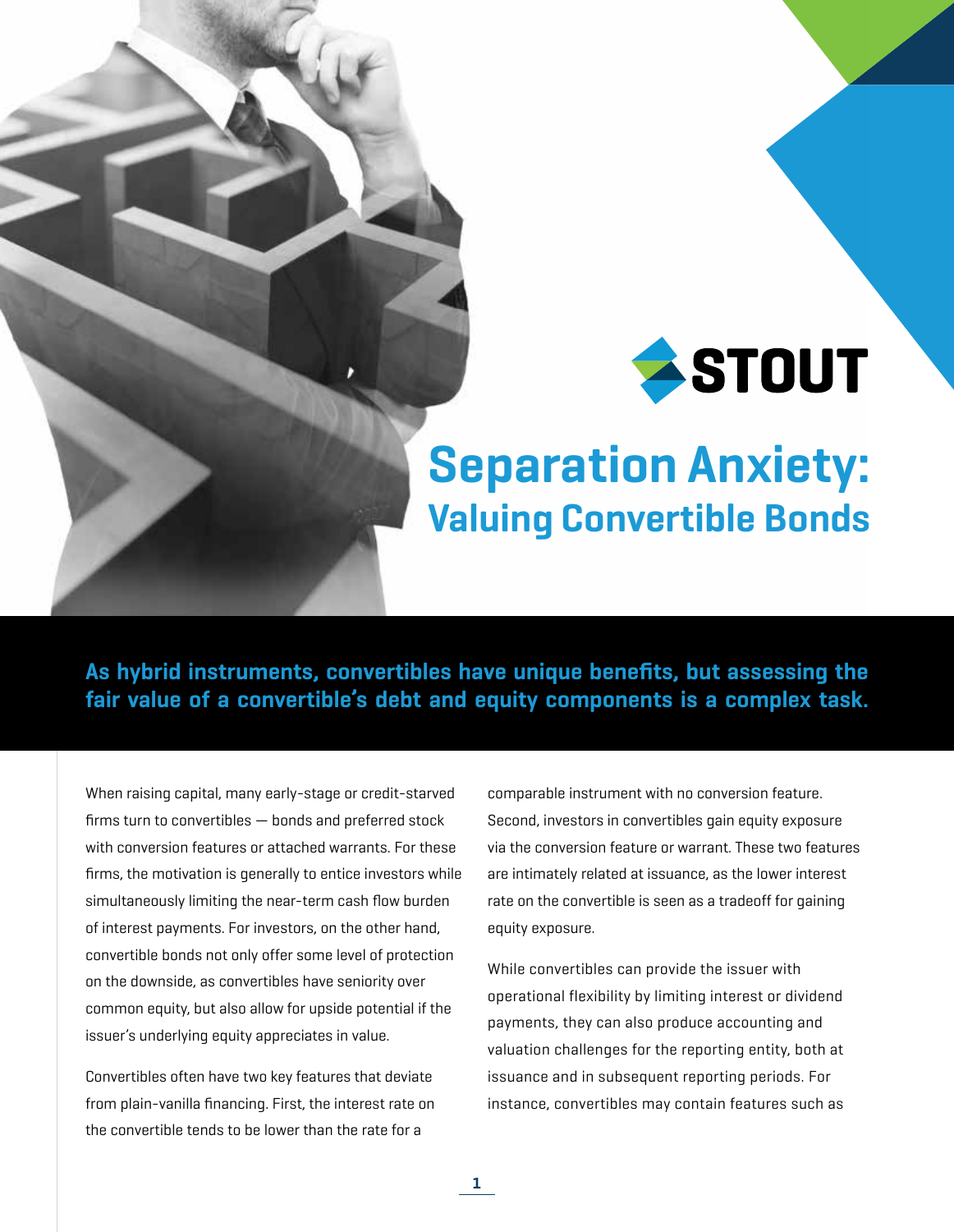contingent interest, make-whole provisions, and call and put features that may be classified as embedded derivatives and may require bifurcation for accounting purposes. Furthermore, even if the conversion option does not require bifurcation under Financial Accounting Standards Board (FASB) Accounting Standards Codification (ASC) Topic 815, Derivatives and Hedging (ASC 815), the issuer must evaluate the instrument to determine if ASC Topic 470-20, Debt with Conversion and Other Options (ASC 470-20, formerly FASB Staff Position APB 14-1) is applicable. This requires the issuer to separately account for the liability and equity components of an instrument in a manner that reflects the issuer's nonconvertible debt borrowing rate.

## Overview of Convertibles

Convertibles are hybrid securities that exhibit characteristics of both debt and equity. On one hand, convertibles are debt-like in that investors earn periodic coupon or dividend payments, maintain liquidation preference over common stock, and may have a defined maturity date (provided the security is not converted or otherwise called earlier) at which time the investor receives the full principal amount plus accrued but unpaid interest. On the other hand, convertibles are equity-like in that the investor has the option to convert the security into common equity, at a contractual conversion price and during a predefined time period, and typically has voting rights on an "as if" converted basis throughout the life of the convertible.

# *Plain-vanilla convertibles can be seen as a straight bond with an equity call option attached.*

Given their hybrid nature, convertibles are often viewed as a straight bond with an equity call option. A company issuing a convertible is effectively exchanging call options on its equity for lower borrowing costs.

Convertibles often have additional call and put provisions. For example, a convertible can include a covenant allowing the issuer to call the bond before maturity at a predefined price (usually at a premium). In this case, the issuer might find it economical to exercise such an option when interest rates have decreased and the issuer can borrow at a lower cost. Or, if the underlying equity crosses a given threshold, the issuer might be able to force conversion, in which case the investor loses some of the equity upside. Conversely, the investor might enjoy a protective provision under certain conditions (e.g., a change of control) that provides the ability to return the bond to the issuer at a predefined price (usually at par value), allowing for further downside protection.

Issuers use convertible financing for several reasons:

- $\blacktriangle$  The company can lower the cash flow burden of its debt financing rather than issue straight debt or preferred stock alone. In periods of rising stock prices or high volatility, the reduction in coupon or dividend payments can be substantial.
- $\blacktriangle$  Lower-credit companies that may not be able to access the traditional debt or preferred stock markets can more readily find financing via convertibles.
- $\triangle$  Companies that anticipate equity appreciation can use convertibles to defer equity financing to a time when growth has been achieved, thus lowering interim dilution.

*Convertibles allow an issuer to pay lower interest rates in exchange for a share of the upside in its equity, and generally increase flexibility for the issuer.*

#### Applicable Accounting Guidance

Given that convertibles often have distinctive attributes that are specific to each security, it's no wonder the accounting literature pertaining to these instruments is complex. In general, ASC 815 governs the treatment of derivatives embedded in convertibles. In addition, the accounting considerations for convertible debt often go beyond ASC 815 and require consideration of other literature such as ASC 470-20. Furthermore, any aspect of the convertible that is measured at fair value must adhere to ASC Topic 820, Fair Value Measurement (ASC 820).

The FASB views convertibles as "hybrid instruments," or contracts that embody both a host contract and an embedded derivative. The straight bond component of a convertible is viewed as the host contract; the equity call option and any other call and put options are together viewed as the embedded derivatives.

*Separately identified embedded derivatives must be measured at fair value on each balance sheet date, with changes in fair value flowing through earnings.*

2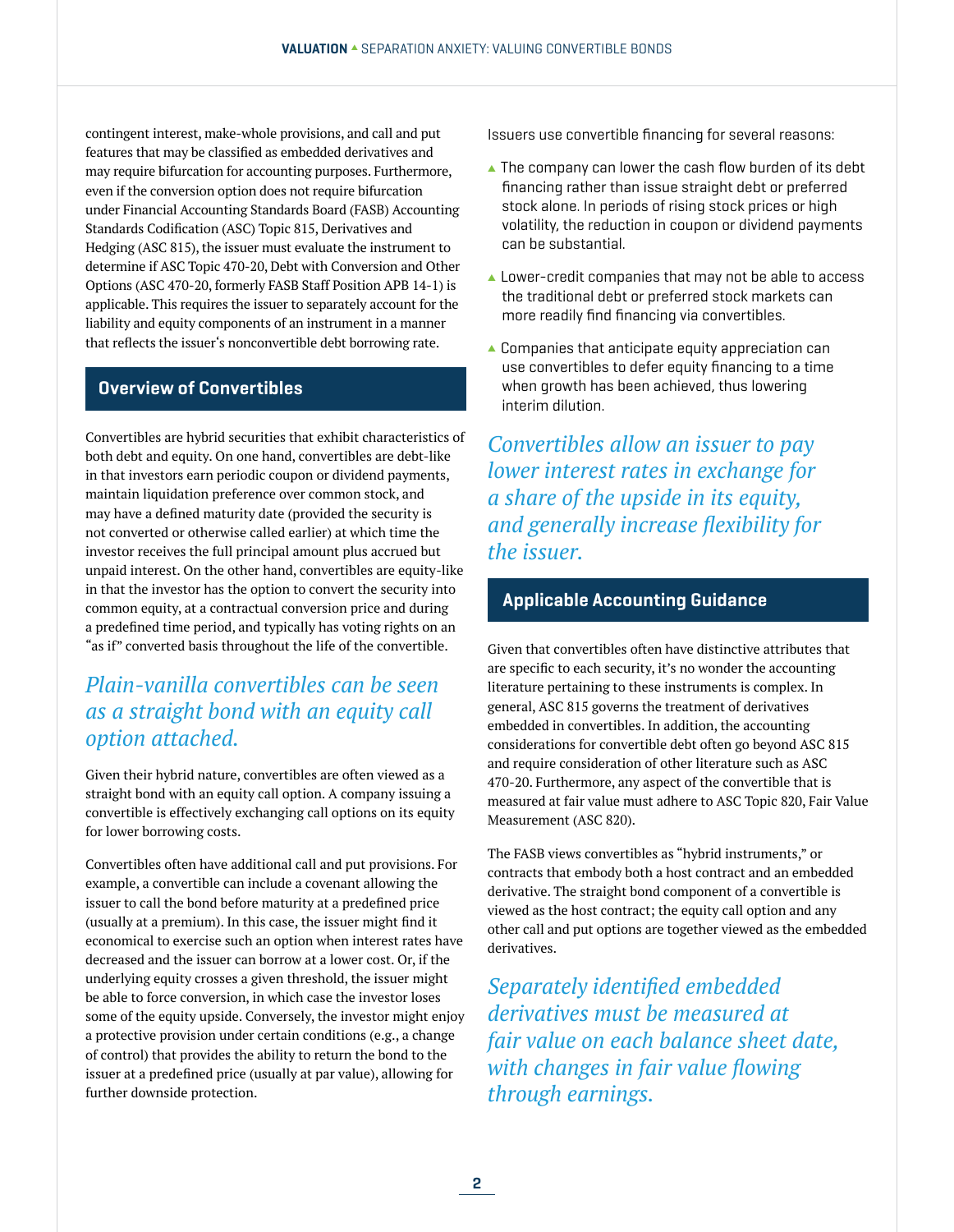When evaluating the appropriate way to treat the accounting for convertibles, the principal issue (addressed herein) is whether the embedded derivative requires separate recognition from the host contract. Separately identified derivatives must be measured at fair value on each balance sheet date, with changes in fair value flowing through earnings. The host contract (i.e., the straight debt component) may not require fair value measurement in subsequent reporting periods. Thus, due to the potential impact on earnings volatility, the accounting treatment can be particularly critical for reporting entities that issue convertibles.

#### ASC 815-15-25 outlines three primary criteria that must be met if derivatives embedded in a convertible are to be accounted for as a separate liability:

- *The economic characteristics and risks of the embedded derivative are not clearly and closely related to the economic characteristics and risks of the host contract.* That is, if the two components of a convertible exhibit similar economic characteristics and risks, the embedded derivative does not require separate recognition. 1
- *The hybrid instrument is not remeasured at fair value under*  2 *otherwise applicable generally accepted accounting principles (GAAP), with changes in fair value reported in earnings as they occur.* If the hybrid instrument is already reported at fair value under other applicable GAAP, there is no need to separately recognize the embedded derivative, because changes in the derivative's fair value would already be incorporated in the fair value measurement of the security as a whole.
- *A separate instrument with the same terms as the embedded*  3*derivative would, pursuant to ASC 815-10-15, be considered a derivative instrument subject to the requirements of ASC 815.* If the embedded derivative would not necessitate fair value measurement on a stand-alone basis, there is no need to separate the derivative from the host contract.

In addition to these three criteria, the approach to accounting for these convertibles, particularly in the case of convertible preferred stock, may differ based on the settlement alternatives for the instrument. Convertible preferred stock may be classified on the balance sheet as equity or as a liability, depending on whether the security may ultimately be settled in cash or in shares of common stock. While all convertibles must initially be measured at fair value, those classified as equity may not require subsequent measurement whereas those classified as liabilities must be remeasured, with changes in fair value being reported in earnings.

In general, unless the economic substance of the instrument indicates otherwise, a convertible is initially classified as a liability if it:

- $\blacktriangle$  requires net cash settlement upon conversion or maturity; or
- $\blacktriangle$  gives the counterparty (i.e., the investor) the choice of a settlement in net cash or in shares.

*The balance sheet classification for convertibles generally depends on whether the instrument is assumed to be settled in cash (liability) or shares (equity).*

Conversely, a convertible is initially classified as equity if it:

- $\triangle$  requires physical or net share settlement upon conversion or maturity; or
- $\blacktriangle$  gives the reporting entity (i.e., the issuer) the choice of a settlement in net cash or in shares.
	- $\blacktriangle$  This is not the case under International Financial Reporting Standards (IFRS), where net settled contracts are classified as liabilities even if the settlement method is at the issuer's discretion.

### Valuation Methodology

When a reporting entity determines that an embedded derivative requires separate recognition, the derivative's fair value must be determined as of each reporting period. As described earlier, the value of the convertible is essentially that of a straight bond plus a plain-vanilla call option. A back-ofthe-envelope approximation might include valuing the straight bond discretely through an income approach, and then using a closed-form option pricing model (e.g., the Black-Scholes model) for the derivative.

However, a lattice or binomial option pricing model is widely preferred over a closed-form option pricing model (e.g., the Black-Scholes model) because it can capture all features of the instrument and allows for greater analytical flexibility, including accounting for the relationship between the straight bond and the derivative from a default risk perspective. As such, for any issuer (aside from the theoretical riskless one that does not face the prospect of default), using the closed-form call option value as proxy for the conversion feature value in fact undervalues **both** the convertible and the conversion feature of the embedded derivative.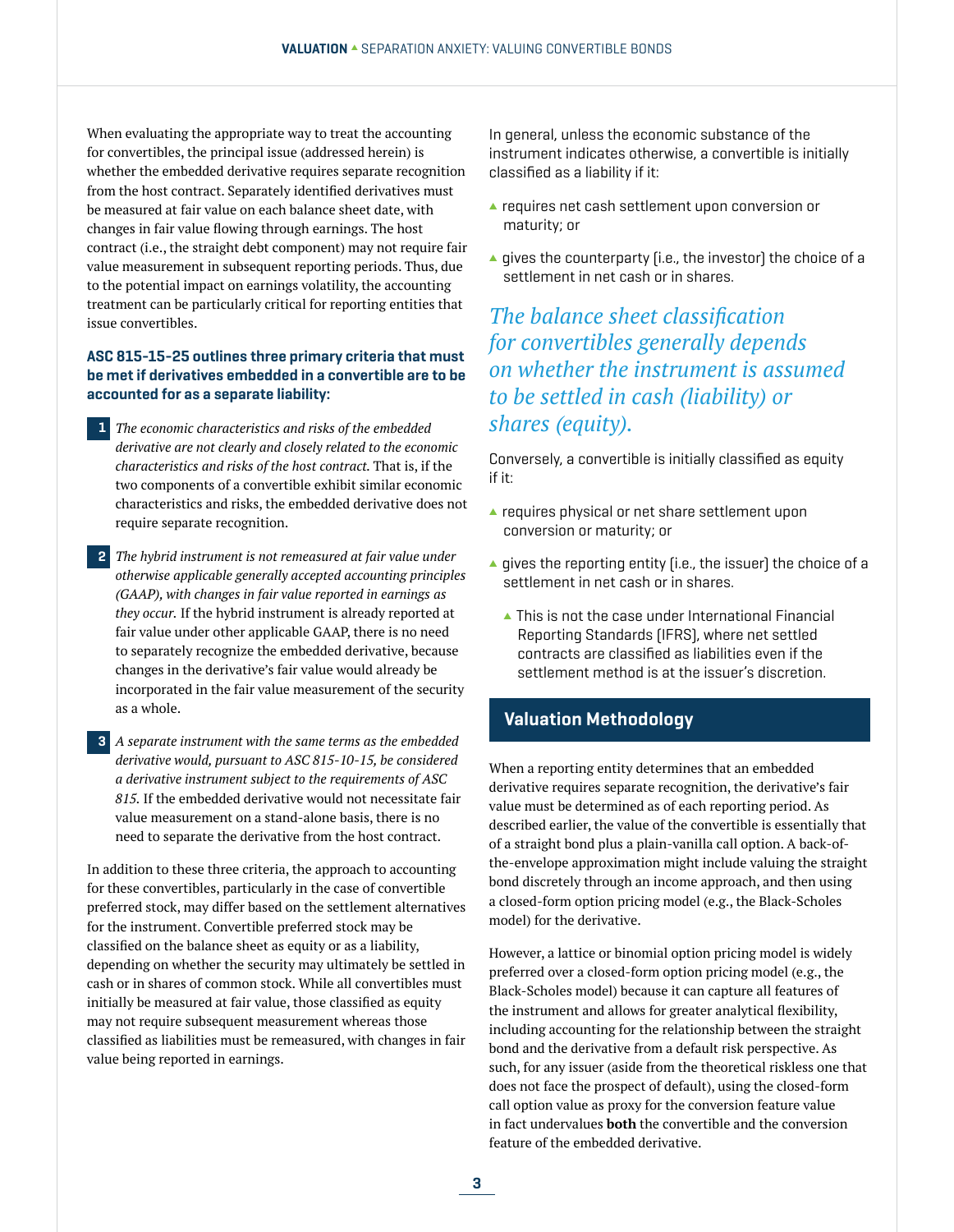# *When valuing convertibles, the lattice or binomial option pricing model is the preferred approach.*

The valuation of the convertible relies on a "decision tree" that compares an equity lattice and a valuation lattice, from the perspectives of both issuer and holder, to seek an optimal decision at every node.

The equity lattice represents the potential evolution of the underlying stock price during the life of the convertible. Starting from the current price, the stock moves up or down at every node on the lattice, consistent with a given equity volatility; once the issuer defaults, the underlying stock is worthless. The probabilities for up, down, and default movements are such that in the risk-neutral framework, the expected discounted value of the stock matches the current stock price.

The valuation lattice has the same number of nodes as the equity lattice, but the construction starts at maturity, where the payoff of the convertible is known. At maturity, the investor in the convertible will choose as follows:

#### MaturityValue = Max[Principal + Coupon, ConversionValue]

In this equation, ConversionValue is the value of the security as converted into equity, when compared with the corresponding node in the equity lattice, and Principal and Coupon have the same meaning as in a pure debt instrument.

As the decision tree works its way back toward issuance, both issuer and investor enjoy optionality. At any point before maturity, for example, the issuer will want the following:

#### IssuerValue = Min[CallValue, ForcedConversion, ContinuationValue]

Here, CallValue refers to whether the issuer can call the convertible at the predetermined price, ForcedConversion refers to the potential optionality the issuer might have to force conversion on the holder, and ContinuationValue is the value of the convertible should the issuer decide not to call, nor to force conversion for one more time period. The value reflected in the latter captures an unwelcome possibility: If the issuer defaults, the holder will receive only a portion of the total principal, referred to as the "recovery rate." Also, the probability of a default, captured by the "default intensity," is a measure of the credit risk of the issuer.

From the investor's perspective, the optimal decision at every node in the lattice is described as follows:

#### HolderValue = Max[IssuerValue, ConversionValue, PutValue]

Once again, ConversionValue is derived from the stock price at the corresponding node of the equity lattice. PutValue refers to any optionality the investor might have in terms of putting the bond back to the issuer at a predefined price. Thus, the HolderValue at the first node of the valuation lattice captures the optimal decisions from both holder and issuer and is a fair representation of the value of the convertible.

In the absence of a) forced conversion, b) the issuer's call, or c) the holder's put, the value of the conversion feature is equal to the difference between the value of the convertible when the conversion feature is allowed versus when it is removed. Also, by construction, the convertible's value absent the conversion feature is the value of a straight bond, which, in this context, is the host instrument for accounting purposes.

## Case Study

To illustrate the potential impact of embedded derivatives on a reporting entity's financial statements, let's expand on the example above. Assume that XYZ Company issued a \$50 million convertible bond on December 31, 2016, with a maturity date of December 31, 2021. The convertible bond has a stated coupon rate of 4.0% per annum, paid quarterly, and a conversion price of \$10 per share of XYZ's common stock. This means that a holder of the convertible bond would find it economically advantageous to exercise conversion if and when the common price of XYZ is above \$10 per share (Figure 1).

| <b>CONVERTIBLE BOND</b><br><b>FIGURE 1</b> |              |
|--------------------------------------------|--------------|
|                                            |              |
| <b>Total Issuance</b>                      | \$50,000,000 |
| <b>Issue Date</b>                          | 12/31/2016   |
| <b>Maturity Date</b>                       | 12/31/2021   |
| <b>Coupon Rate</b>                         | 4.0%         |
| <b>Coupon Payments</b>                     | Quarterly    |
| <b>Conversion Price</b>                    | \$1 N        |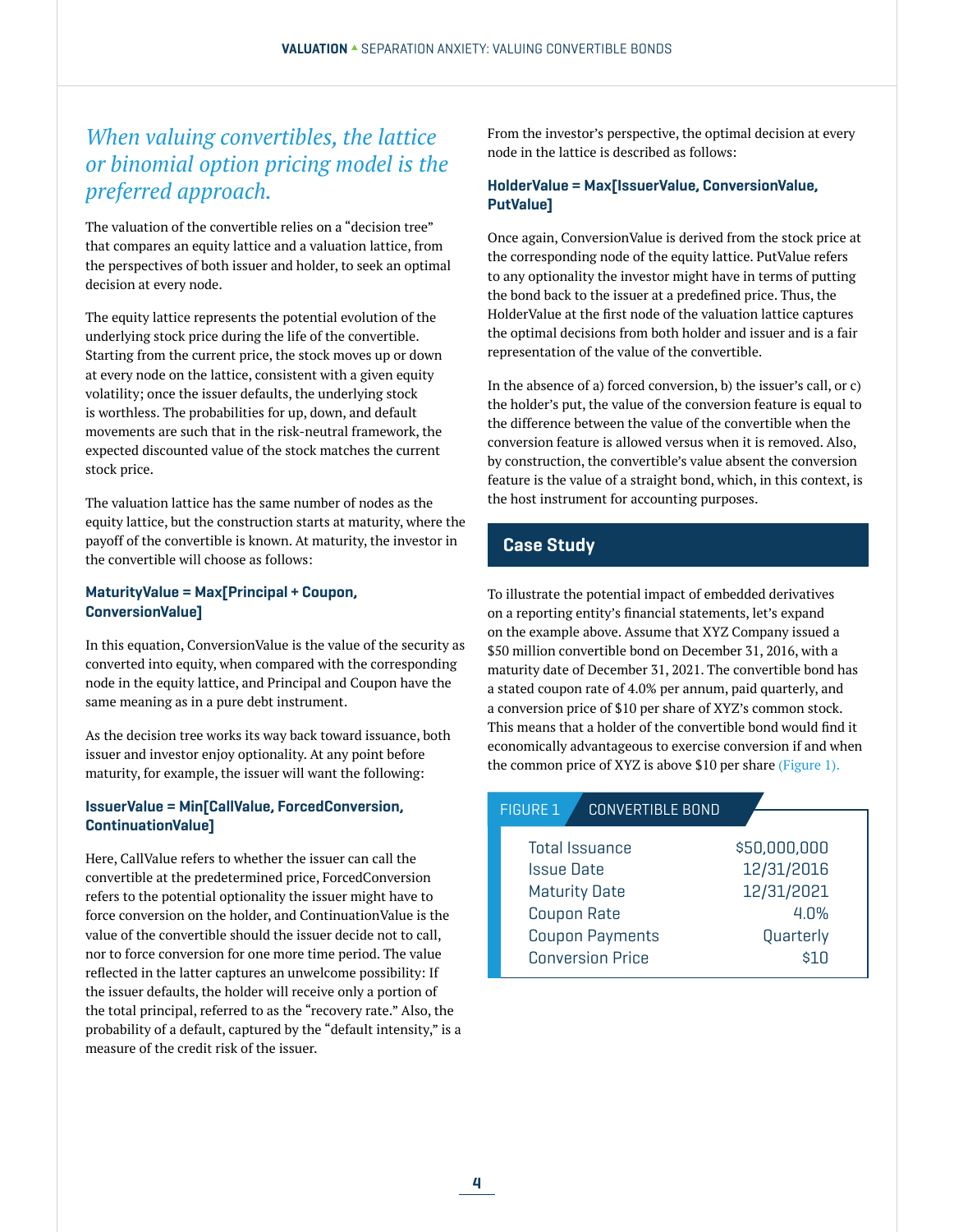| <b>VALUATION ANALYSIS</b><br><b>FIGURE 2</b> |              |              |              |
|----------------------------------------------|--------------|--------------|--------------|
|                                              | As of        |              |              |
|                                              | 12/31/2016   | 12/31/2017   | 12/31/2018   |
| <b>Debt Component</b>                        | \$37,473,500 | \$39,329,000 | \$41,442,500 |
| <b>Embedded Derivative</b>                   | \$12,526,500 | \$5,984,855  | \$14,081,765 |
| <b>Total Value</b>                           | \$50,000,000 | \$45,313,855 | \$55,524,265 |
| <b>Stock Price</b>                           | \$7          | \$6          | \$9          |
| Volatility                                   | 40.0%        | 40.0%        | 40.0%        |
| <b>Risk-Free Rate</b>                        | 3.0%         | 3.0%         | 3.0%         |
| Default Intensity                            | 11.4%        | 11.4%        | 11.4%        |
| <b>Recovery Rate</b>                         | 30.0%        | 30.0%        | 30.0%        |
|                                              |              |              |              |

XYZ's management and its auditors have determined that the conversion feature embedded in the convertible bond must be accounted for separately as a derivative liability because a redemption feature provides the holders with a mechanism to "net settle" the conversion feature into cash at the investor's election. Furthermore, the embedded conversion feature's economic characteristics are more akin to an equity instrument, whereas the convertible bond is more clearly and closely related to a debt instrument with its scheduled coupon payments and maturity date. Therefore, XYZ must record an embedded derivative liability representing the fair value of the conversion option, measure the liability to fair value at each subsequent reporting date, and record changes in fair value on the income statement.

Figure 2 outlines the inputs and outputs of a lattice model analysis for the convertible bond as of the issuance date and the subsequent two fiscal year-ends. For simplicity, assume that XYZ's volatility remains constant at 40.0%. Likewise, assume that the 3.0% risk-free rate and XYZ's creditworthiness remain constant. Only the common stock price of XYZ changes from date to date, starting at \$7 as of issuance. We have assumed that a 30.0% recovery rate is appropriate for this convertible bond, and the default intensity (which reflects the implied credit risk of the issuer) has been calibrated such that the lattice price matches the issuance price as of December 31, 2016, since we assume this is a market-based convertible issuance.

Based on the inputs summarized in Figure 2, the fair value of the embedded derivative is slightly more than \$12.5 million on the issuance date, whereas the debt component of the convertible bond has a fair value of just under \$37.5 million, for a total fair value of \$50 million (equal to the issuance price, as an arm's length transaction requires).

Moving forward one year, assume that XYZ's common stock price is trading at \$6 per share. Recalculating the fair values results in a roughly \$6.5 million decrease in the value of the embedded derivative and a \$1.9 million increase in the value of the debt component. Most of the loss in the value of the convertible bond, fair valued now at \$45.3 million, comes from the reduced value of the conversion feature. In the absence of default, and with creditworthiness and discount rates constant, the value of the debt component will increase as maturity approaches.

One year later, assume that XYZ's common stock price is trading at \$9 per share. Recalculating the fair values this time results in an \$8.1 million increase in the embedded derivative and a \$2.1 million increase in the debt component. At this point, the note is trading at \$55.5 million (roughly 11% above par). Of this, about \$1.5 million is due to the increase in value of the embedded derivative because of stock appreciation, while the rest is due simply to the passage of time from issuance.

Figure 3 outlines the impact of this valuation analysis from a financial statement perspective. The embedded derivative is stated at fair value on each balance sheet date, with changes in the fair value flowing through earnings as a gain or a loss. While the debt component of the convertible bond is initially measured at fair value, it is not remeasured on subsequent balance sheets. Rather, the bond accretes to face value (i.e., \$50 million) as its maturity date draws near. The income statement is affected by the gain or loss of the embedded derivative, by coupon payments in cash, and by any implied interest expense associated with accretion.

5